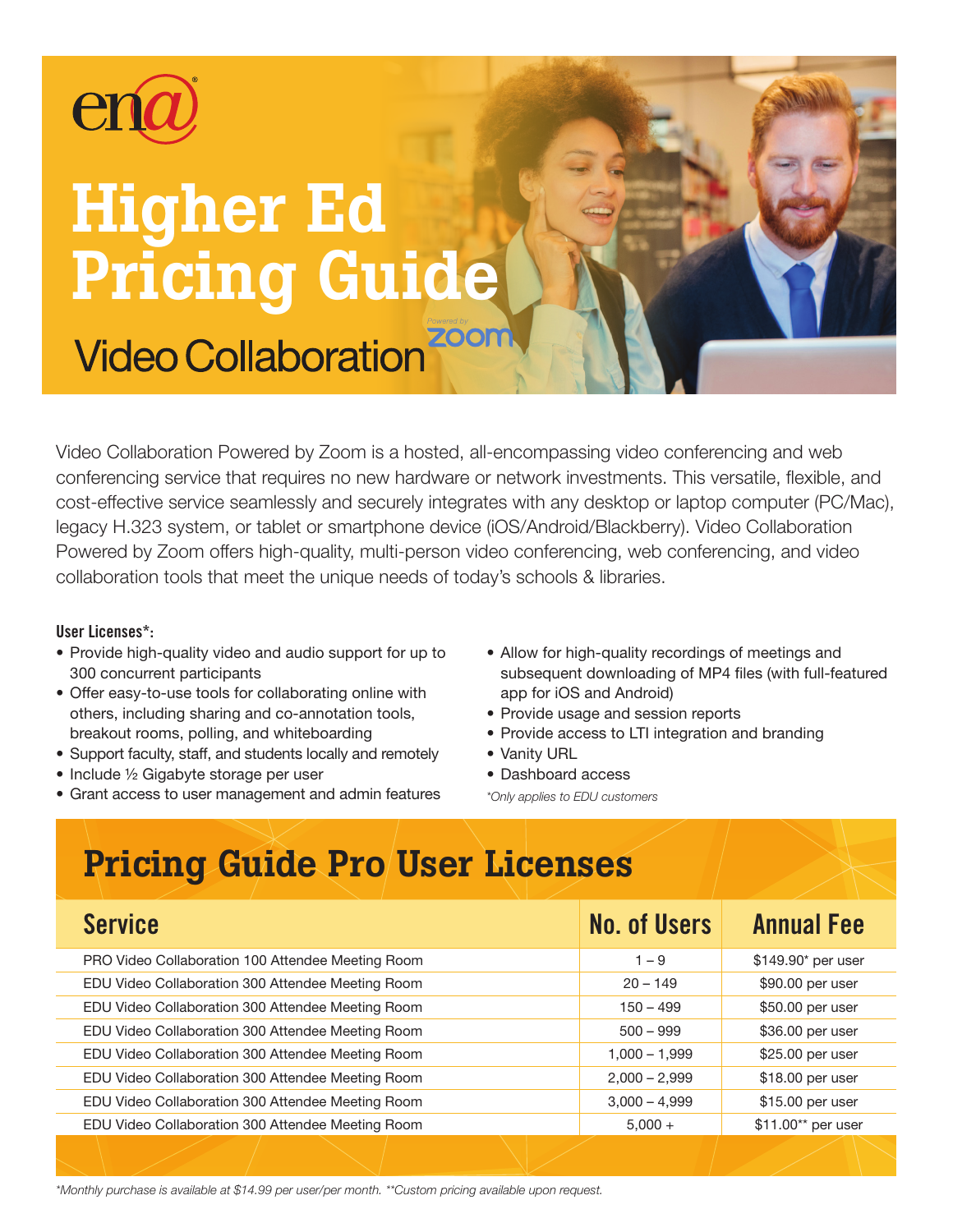# Pricing Guide Higher Education Site Licensing

| <b>Service</b>                       | <b>No. of Users</b> | <b>Annual Fee</b>          |
|--------------------------------------|---------------------|----------------------------|
| <b>Site Licenses</b>                 |                     |                            |
| <b>Higher Education Site License</b> | $1 - 999$           | \$25,400.00                |
| <b>Higher Education Site License</b> | $1,000 - 2,499$     | \$39,250.00                |
| <b>Higher Education Site License</b> | $2,500 - 4,999$     | \$50,750.00                |
| <b>Higher Education Site License</b> | $5,000 - 7,499$     | \$67,500.00                |
| <b>Higher Education Site License</b> | $7,500 - 9,999$     | \$79,500.00                |
| <b>Higher Education Site License</b> | $10,000 - 14,999$   | \$104,500.00               |
| <b>Higher Education Site License</b> | 15,000 - 19,999     | \$124,500.00               |
| <b>Higher Education Site License</b> | $20,000 - 29,999$   | \$157,500.00               |
| <b>Higher Education Site License</b> | $30,000 +$          | $$5.00$ (per user/per yr.) |

### Higher Education Site Licenses\*:

- Include licensing for all faculty, staff, and students
- Provide high-quality video and audio support for up to 300 concurrent participants
- Offer easy-to-use tools for collaborating online with others, including sharing and co-annotation tools, breakout rooms, polling, and whiteboarding
- Allow for high-quality recordings of meetings and subsequent downloading of MP4 files (with full-featured app for iOS and Android)
- Support faculty, staff, and students locally and remotely
- Include 1/2 Gigabyte storage per user

*\*Note: This does not include the Zoom Conference Rooms, Zoom Webinars, Zoom H.323 Cloud Room Connectors, or Zoom Large Group Meetings Pricing for these Zoom add-ons may be found in the ENA Video Collaboration Powered by Zoom Additional Pricing guide.*

| <b>Site License Bundle</b>                  |                   |                           |
|---------------------------------------------|-------------------|---------------------------|
| <b>Higher Education Site License Bundle</b> | 1 - 999           | \$35,500.00               |
| Higher Education Site License Bundle        | $1,000 - 2,499$   | \$55,885.00               |
| <b>Higher Education Site License Bundle</b> | $2,500 - 4,999$   | \$81,285.00               |
| Higher Education Site License Bundle        | $5,000 - 7,499$   | \$108,000.00              |
| Higher Education Site License Bundle        | $7,500 - 9,999$   | \$127,200.00              |
| Higher Education Site License Bundle        | $10,000 - 14,999$ | \$167,200.00              |
| Higher Education Site License Bundle        | $15,000 - 19,999$ | \$199,200.00              |
| <b>Higher Education Site License Bundle</b> | $20,000 - 29,999$ | \$252,000.00              |
| Higher Education Site License Bundle        | $30.000 +$        | \$8.00 (per user/per yr.) |

### Higher Education Site License Bundle includes:

- User accounts for faculty, staff, and students
- Zoom education licenses to support total users purchased with 300 attendee capacity
- Zoom meeting licensing
- Zoom webinar licensing
- Zoom large meeting licensing
- Access to Zoom Rooms for campus conference rooms
- Zoom cloud room connector ports
- Assigned ENA account service manager, ENA CTAC support/Zoom support
- ENA training and project roll out support
- Software product maintenance and product feature updates